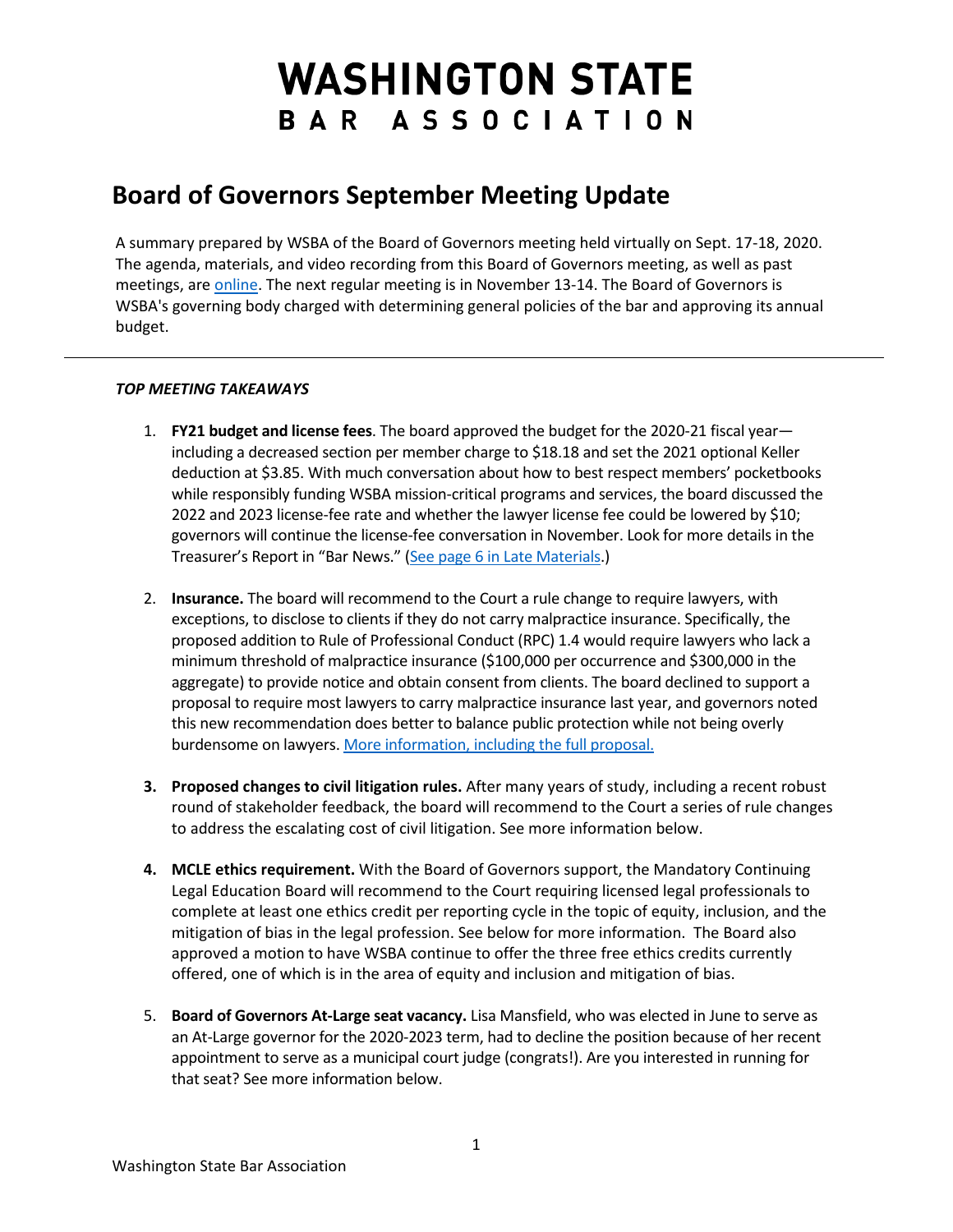## *MEETING RECAP*

**WSBA leadership.** Congratulations to incoming Fiscal Year 2020-21 Officers President Kyle Sciuchetti, President-Elect Brian Tollefson, and Treasurer Dan Clark (for his second consecutive term); and welcome to incoming governors Lauren Boyd (replacing Kyle Sciuchetti in District 3), Brett Purtzer (replacing Brian Tollefson in District 6), Matthew Dresden (replacing Paul Swegle in District 7-North); and Brent Williams-Ruth (replacing Kim Hunter in District 8). [Read more about these WSBA leaders.](https://www.wsba.org/about-wsba/who-we-are/board-of-governors/governor-bios)

**Board of Governors At-Large seat vacancy.** To fill the 2020-23 At-Large seat declined by Lisa Mansfield due to her departure to accept a judge appointment, the Board of Governors will follow its newly adopted process: The WSBA Diversity Committee will put forth a slate of candidates for election by the entire membership. If you are interested in running, visit [wsba.org](https://www.wsba.org/about-wsba/who-we-are/board-elections) for more information including eligibility requirements (to be posted soon). The board hopes to expedite the process to recruit candidates through October and hold the member-wide election in December.

**MCLE ethics requirement.** The Mandatory Continuing Legal Education (MCLE) Board last year recommended to the Court an amended requirement that would have required an ethics credit in three specific topics per reporting period for legal professionals. The Board of Governors did not support that proposal, and the Court ultimately rejected it. The MCLE Board has since narrowed its amendment proposal. The new recommended amendment to Admission to Practice Rule (APR) 11 would require legal professionals to devote at least one of six required ethics credits to the topic of "equity, inclusion, and the mitigation of bias in the legal profession and practice of law" per reporting cycle. The WSBA Board of Governors voted to support the amendment—and recommitted WSBA to continuing to provide a free CLE offering annually for members to fulfill the new ethics requirement and the MCLE Board will now send the recommendation to the Court for consideration. [\(See page 273.](https://www.wsba.org/docs/default-source/about-wsba/governance/bog-meeting-materials-2019-2020/board-of-governors-meeting-materials-september-2020.pdf?sfvrsn=aad20bf1_6))

**Proposed changes to civil litigation rules.** Several years ago, the WSBA Board of Governors began a process to explore and find solutions to stem the escalating cost of civil litigation in the state of Washington. As a final step, the board in 2019 formed a committee to solicit robust stakeholder feedback regarding several proposed Civil Rule (CR) changes. That committee concluded its work by bringing back to the board several rule proposals that address stakeholders' concerns. Expressing hearty thanks to all the volunteers who have put *many* hours into this years-long effort, the board voted to recommend the rule changes to the Court. (The board also acknowledged that this is a start, with more work to be done especially in light of the current pandemic.). [See page 204](https://www.wsba.org/docs/default-source/about-wsba/governance/bog-meeting-materials-2019-2020/board-of-governors-meeting-materials-september-2020.pdf?sfvrsn=aad20bf1_6) for more information, including the draft rule proposals.

**Strategic goals.** The board held a work session to brainstorm strategic goals for the coming year and beyond. The broad themes that emerged were in the areas of providing excellent resources to members, elevating public confidence in the legal profession, managing business in a prudent and cost-efficient way, and promoting diversity, equity, and inclusion in the legal profession and legal system. The board's Long Term Planning Committee will now coalesce those ideas and come up with a plan to gather member and public feedback in the coming months. [\(See page 3.](https://www.wsba.org/docs/default-source/about-wsba/governance/bog-meeting-materials-2019-2020/board-of-governors-late-late-materials-september-2020.pdf?sfvrsn=78f30bf1_4))

**Judicial Information System Committee (JISC) rule changes.** The board approved the JISC's request to support [a rule change](http://www.courts.wa.gov/court_rules/?fa=court_rules.proposedRuleDisplay&ruleId=4775) clarifying the approval process, standard requirements, and dispute resolution authority for local courts using systems other than the JIS. The WSBA President will now write a letter to the Washington Supreme Court in support of the rule. [\(See page 198.](https://www.wsba.org/docs/default-source/about-wsba/governance/bog-meeting-materials-2019-2020/board-of-governors-meeting-materials-september-2020.pdf?sfvrsn=aad20bf1_6))